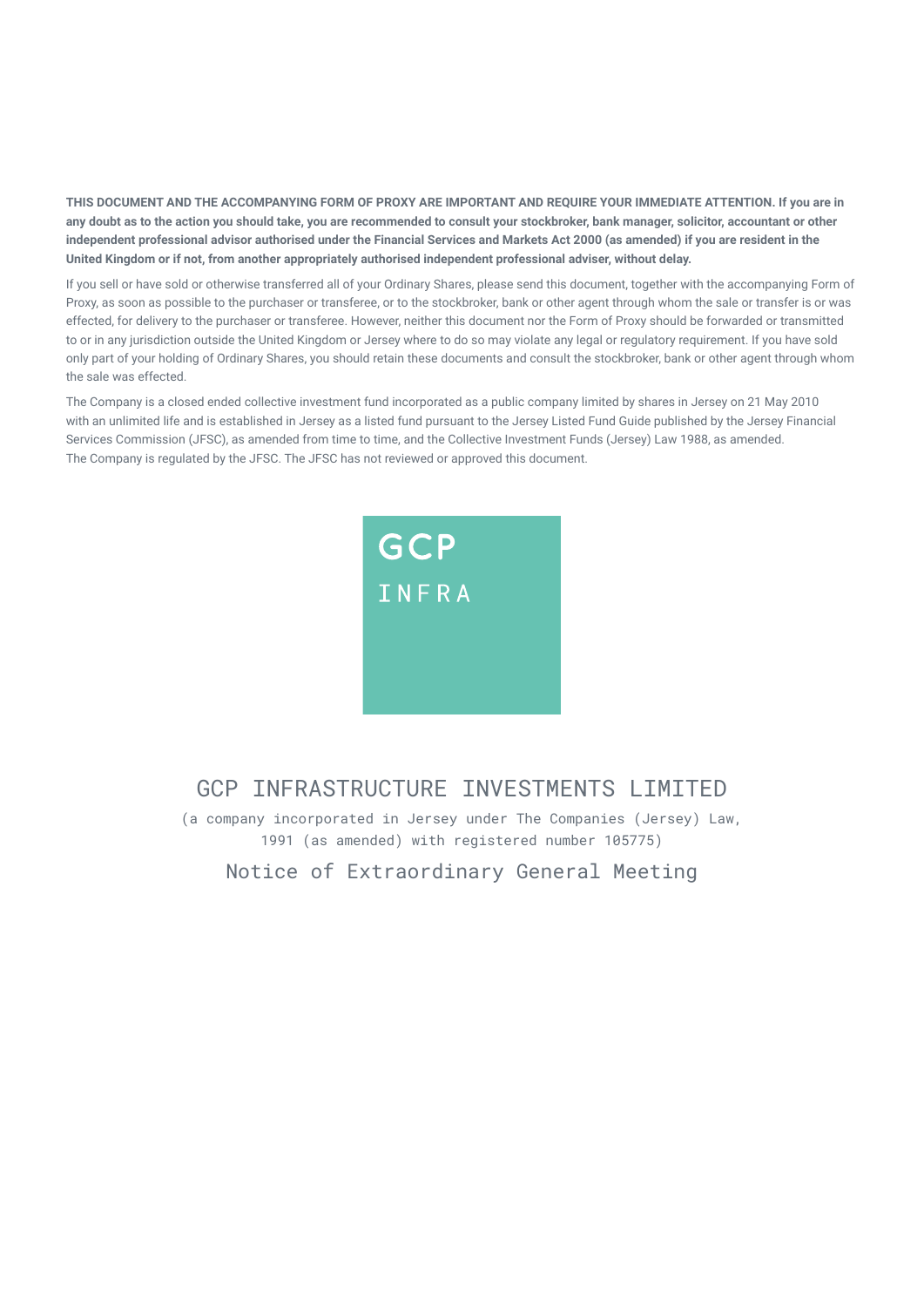Shareholders are requested to return the Form of Proxy accompanying this document. To be valid, the Form of Proxy must be completed and signed in accordance with the instructions detailed in the Form of Proxy and returned so as to be received by Link Market Services (Jersey) Limited, 12 Castle Street, St Helier, Jersey JE2 3RT as soon as possible but in any event so as to arrive not later than 11.15 a.m. on 12 February 2019.

If you are a member of CREST, you may be able to make a proxy appointment or instruction using CREST, such CREST Proxy Instruction to be received by no later than 11.15 a.m. on 12 February 2019. Further details can be found in the notes to the Notice of Extraordinary General Meeting under the heading "CREST Members".

The completion and return of a Form of Proxy or completing and transmitting a CREST Proxy Instruction will not prevent you from attending and voting at the Extraordinary General Meeting in person if you wish (and are so entitled).

**Your attention is drawn to the letter from the Chairman of the Company on page 3 of this document, which includes a recommendation from the Board that you vote in favour of the Resolution to be proposed at the Extraordinary General Meeting.** 

| <b>KEY TIMES AND DATES</b>                                   |                                                                                                                                                          |
|--------------------------------------------------------------|----------------------------------------------------------------------------------------------------------------------------------------------------------|
| Latest time and date for receipt of Forms of Proxy           | 11.15 a.m. (GMT) on 12 February 2019                                                                                                                     |
| Latest time and date for receipt of CREST Proxy Instructions | 11.15 a.m. (GMT) on 12 February 2019                                                                                                                     |
| <b>Annual General Meeting</b>                                | 11.00 a.m. (GMT) on 14 February 2019                                                                                                                     |
| <b>Extraordinary General Meeting</b>                         | 11.15 a.m. (GMT) on 14 February 2019 <sup>1</sup>                                                                                                        |
|                                                              | 1. Or if later at the time which is immediately after the Company's Annual General Meeting convened for the same place and day shall have been concluded |

1. Or, if later, at the time which is immediately after the Company's Annual General Meeting convened for the same place and day shall have been concluded or adjourned.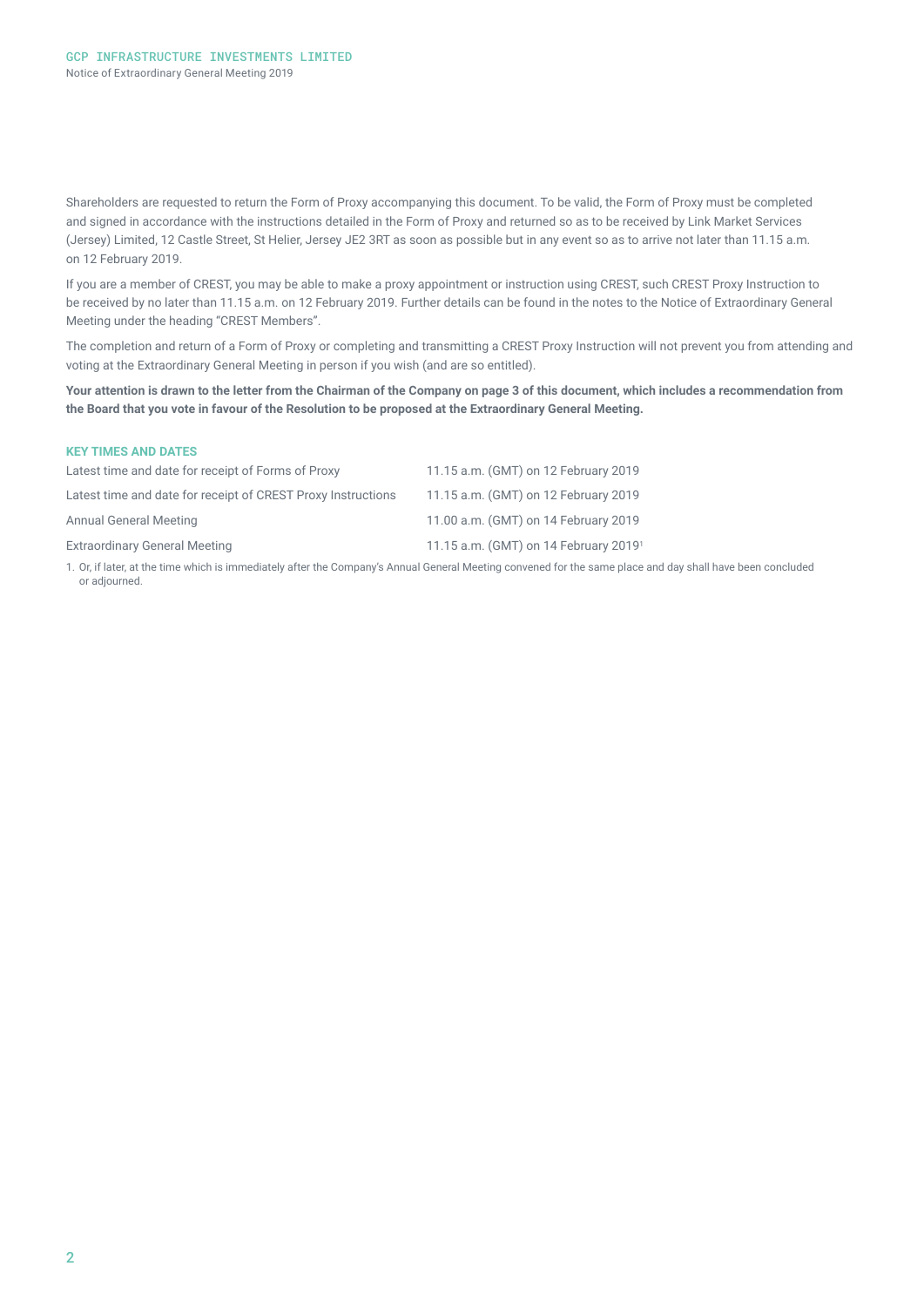## LETTER FROM THE CHAIRMAN OF GCP INFRASTRUCTURE INVESTMENTS LIMITED

(a company incorporated in Jersey under The Companies (Jersey) Law 1991 (as amended) with registered number 105775) Registered Office: 12 Castle Street, St Helier, Jersey JE2 3RT

### **Directors (all non-executive):**

Ian Reeves CBE (Chairman) Clive Spears David Pirouet Julia Chapman Michael Gray Paul de Gruchy

8 January 2019

Dear Shareholder,

### **NOTICE OF EXTRAORDINARY GENERAL MEETING**

#### Introduction

I am pleased to send you the notice of an Extraordinary General Meeting of the Company, in connection with the 2019 Placing Programme, which is being held at 12 Castle Street, St Helier, Jersey JE2 3RT on 14 February 2019 at 11.15 a.m. (or, if later, at the time which is immediately after the Company's Annual General Meeting convened for the same place and day shall have been concluded or adjourned).

The purpose of this letter is to explain certain elements of that business to you. In Q1 2018 the Company raised gross proceeds of £100 million pursuant to an oversubscribed placing of new ordinary shares on a non pre-emptive basis and pursuant to shareholder authorities in place at the time. The net proceeds of this placing were used to provide funding for the acquisition of a portfolio of solar assets across the UK. The Company, through its Investment Adviser, continues to see attractive investment opportunities in the UK infrastructure market. Accordingly, in order to ensure the Company remains well positioned to take advantage of appropriate investment opportunities as and when they arise, it is seeking Shareholder approval to enable it to create a new share issuance programme (the "2019 Placing Programme") for up to 175,347,768 Ordinary Shares in aggregate, representing approximately 20 per cent. of the Ordinary Shares in issue as at the Latest Practicable Date.

As a result of changes to the Prospectus Rules, from July 2017, issuers, including the Company, can issue up to 20 per cent. (previously up to 10 per cent.) of the same class of share without being obliged to publish a prospectus, subject to certain restrictions regarding public offerings. The Company therefore does not intend to publish a prospectus in connection with the 2019 Placing Programme.

The authority is being sought by way of two separate resolutions, neither resolution being conditional on the other being passed, seeking:-

- i) a general disapplication authority in respect of up to 87,673,884 Ordinary Shares, representing approximately 10 per cent. of the Ordinary Shares in issue as at the Latest Practicable Date, at the Company's Annual General Meeting (see Resolution15 of the Notice of the Annual General Meeting); and
- ii) an additional disapplication authority in respect of up to 87,673,884 Ordinary Shares, representing approximately 10 per cent. of the Ordinary Shares in issue as at the Latest Practicable Date, at an Extraordinary General Meeting to be convened specifically for the purpose of this resolution.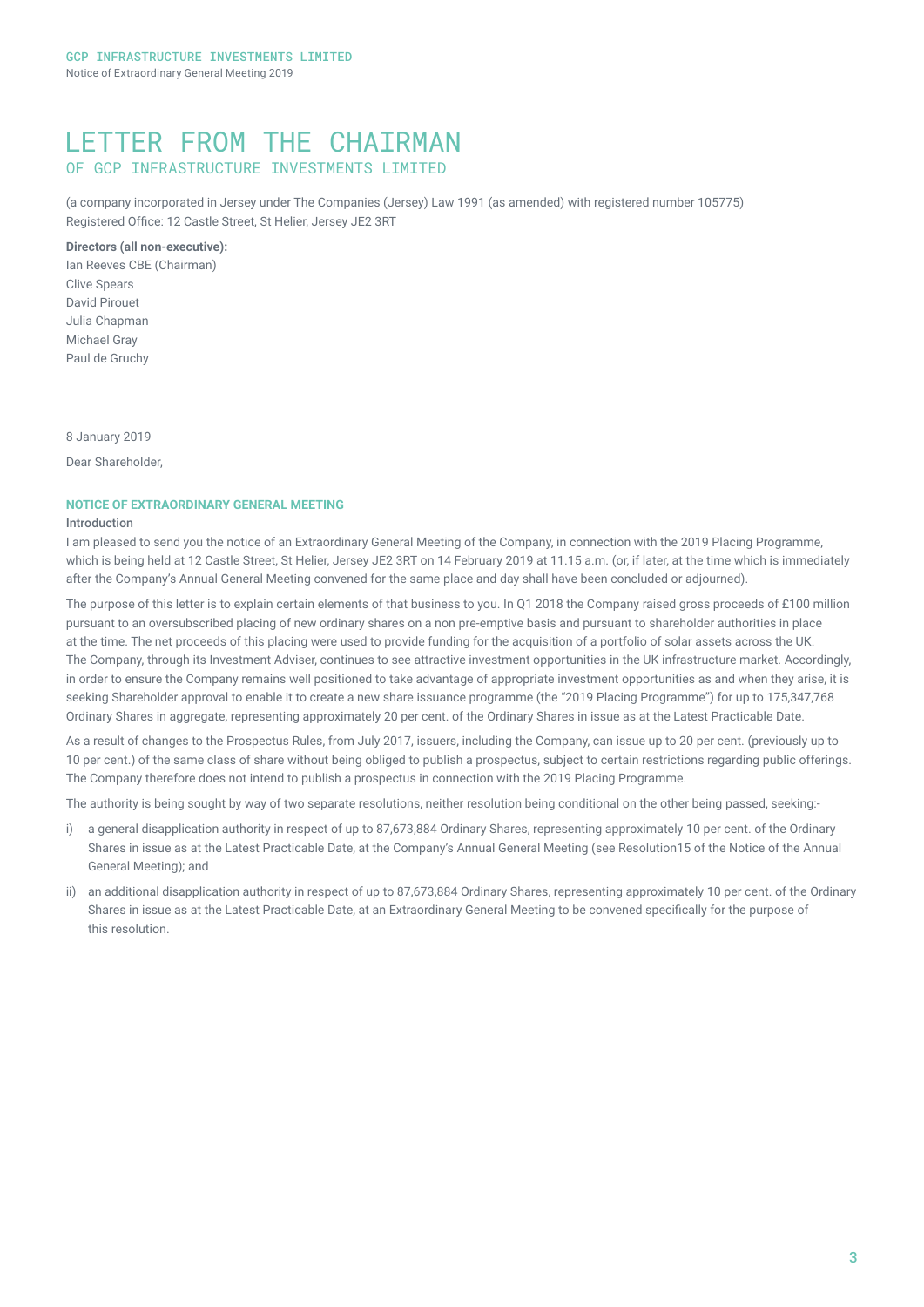## LETTER FROM THE CHAIRMAN CONTINUED OF GCP INFRASTRUCTURE INVESTMENTS LIMITED

#### **Special Resolution to be proposed at the EGM**

In order for the Directors to continue to have the authority, in certain circumstances, to issue equity securities (as defined in the Articles) for cash free of the pre-emption rights conferred by the Articles (the "Pre-Emption Rights"), such Pre-Emption Rights must be disapplied. Accordingly, a Special Resolution is being proposed at the Extraordinary General Meeting to authorise the Directors to disapply pre-emption rights in respect of the issue of equity securities up to 87,673,884 Ordinary Shares (representing approximately 10 per cent. of the Ordinary Shares in issue as at the Latest Practicable Date) pursuant to the 2019 Placing Programme.

A Special Resolution requires a majority of at least two-thirds of Shareholders entitled to vote and present in person or by proxy to vote in favour in order for it to be passed.

#### **Details of the 2019 Placing Programme**

The Company, through its Investment Adviser, continues to see attractive investment opportunities in the UK infrastructure market. In order to position the Company to take advantage of such opportunities as and when they arise, the Directors believe it is appropriate for the Company to implement the 2019 Placing Programme, noting a background of continuing demand for the Company's Ordinary Shares. As at 2 January 2019 the Company's Ordinary Shares traded at a premium of 13.1 per cent. to their prevailing Net Asset Value ("NAV").

The Directors believe the 2019 Placing Programme will have the following benefits for Shareholders:

- ― the Company will be able to raise additional capital promptly, enabling it to take advantage of current and future investment opportunities, thereby further diversifying its investment portfolio, both by number of investments and by sector;
- ― an increase in the market capitalisation of the Company will help to make the Company attractive to a wider investor base;
- ― it is expected that the secondary market liquidity in the Ordinary Shares will be further enhanced as a result of a larger and more diversified shareholder base. The 2019 Placing Programme will partially satisfy market demand for Ordinary Shares from time to time and improve liquidity in the market for Ordinary Shares;
- ― the Company's fixed running costs will be spread across a wider shareholder base, thereby reducing the total expense ratio; and
- ― by taking advantage of the amendments made to the Prospectus Rules in July 2017 which permit issuers such as the Company to issue up to 20 per cent. of the same class of share without being obliged to publish a prospectus, the 2019 Placing Programme will result in reduced fixed costs associated with the publication of prospectus documentation as compared with previous years.

Shareholders are therefore being asked to approve by way of a Special Resolution at the Extraordinary General Meeting the disapplication of the pre-emption rights in the Articles in respect of the issue of up to 87,673,884 Ordinary Shares pursuant to the 2019 Placing Programme.

In order to ensure compliance with the Prospectus Rules it is intended the 2019 Placing Programme will be implemented by way of a series of non-pre-emptive placings (rather than pre-emptive open offers and/or offers for subscription). In the event that the Company determines to issue shares by way of pre-emptive open offers and/or offers for subscription, a prospectus will be published by the Company in relation to such possible future offers.

Any Ordinary Shares issued pursuant to the 2019 Placing Programme will be issued at a minimum issue price equal to the prevailing NAV per Ordinary Share at the time of allotment together with a premium intended at least to cover the costs and expenses of the relevant placing or issue of Ordinary Shares (including, without limitation, any placing commissions) and the initial investment of the amounts raised. The issue price in respect of each relevant placing or issue of Ordinary Shares will be determined on the basis described above to cover the costs and expenses of each placing or issue and thereby avoid any dilution of the NAV of the then existing Ordinary Shares held by Shareholders.

The 2019 Placing Programme will be flexible and may have a number of closing dates. The 2019 Placing Programme will not be underwritten.

The Ordinary Shares will be issued in registered form and may be held in certificated or uncertificated form. Temporary documents of title will not be issued pending the dispatch of definitive certificates for the Ordinary Shares. The new Ordinary Shares will rank equally with existing Ordinary Shares, including as to any right to receive dividends (save for any dividends or other distributions declared, made or paid on the Ordinary Shares by reference to a record date prior to the allotment of the relevant new Ordinary Shares).

As at the Latest Practicable Date prior to the publication of this Circular, there were 876,738,843 Ordinary Shares in issue. If 175,347,768 million Ordinary Shares (being the maximum number of Ordinary Shares available under the 2019 Placing Programme) were to be issued pursuant to the 2019 Placing Programme, the issued share capital following the closing of the 2019 Placing Programme would have increased by approximately 20 per cent. (ignoring the effect of any Ordinary Shares issued in lieu of any entitlement to receive dividends or otherwise than pursuant to the 2019 Placing Programme). On this basis, if an existing Shareholder did not acquire any Ordinary Shares in the 2019 Placing Programme, his or her proportionate voting interest in the Company would be diluted by approximately 17 per cent. However, as stated above, the issue price in respect of each relevant placing or issue of Ordinary Shares will be determined so as to cover the costs and expenses of each placing and thereby avoid any dilution of the NAV of the existing Ordinary Shares.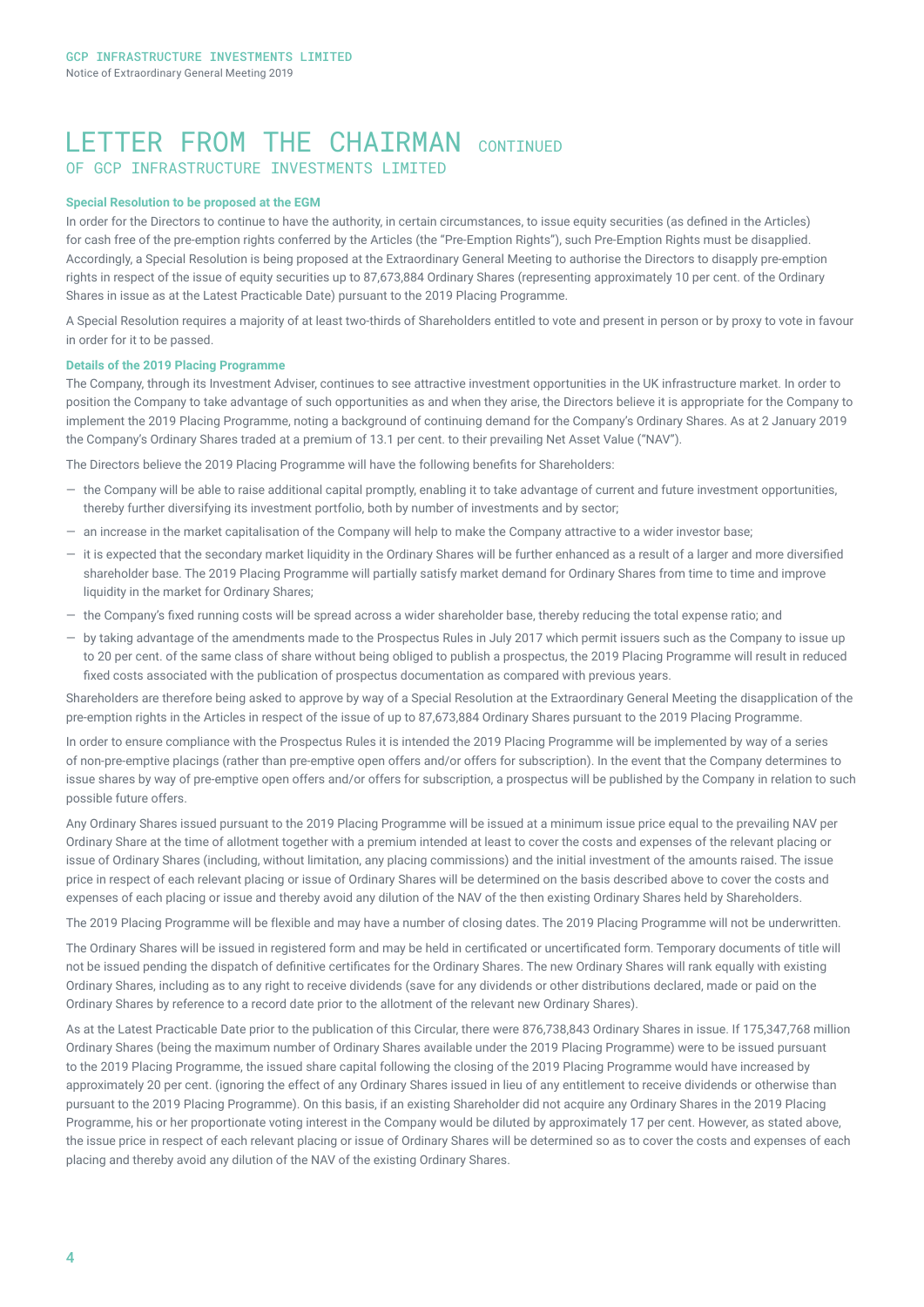#### **Action to be taken**

The action to be taken in respect of the EGM depends on whether you hold your Ordinary Shares in certificated form or in uncertificated form (that is, in CREST).

#### **Certificated Shareholders**

Please check that you have received a Form of Proxy for use in respect of the EGM with this document.

**Whether or not you propose to attend the EGM in person, you are strongly encouraged to complete, sign and return your Form of Proxy in accordance with the instructions printed thereon as soon as possible, but in any event so as to be received by the Registrar at Link Market Services (Jersey) Limited, 12 Castle Street, St Helier, Jersey JE2 3RT no later than 11.15 a.m. (GMT) on 12 February 2019.**

Submission of the Form of Proxy will enable your vote to be counted at the EGM in the event of your absence. The completion and return of the Form of Proxy will not prevent you from attending and voting at the EGM, or any adjournment thereof, in person should you wish to do so.

#### **Uncertificated Shareholders**

CREST members can appoint proxies using the CREST electronic proxy appointment service and transmit a CREST Proxy Instruction in accordance with the procedures set out in the CREST Manual (available via www.euroclear.com/CREST).

**Whether or not you propose to attend the EGM in person, you are strongly encouraged to complete your CREST Proxy Instruction in accordance with the procedures set out in the CREST Manual as soon as possible, but in any event so as to be received by the Registrar, CREST ID RA10, no later than 11.15 a.m. (GMT) on 12 February 2019.**

This will enable your vote to be counted at the EGM in the event of your absence. The completion and return of the CREST Proxy Instruction will not prevent you from attending and voting at the EGM, or any adjournment thereof, in person should you wish to do so.

#### **Board Recommendation**

The Board considers that the Resolution to be proposed at the Extraordinary General Meeting is in the best interests of the Company and Shareholders as a whole and recommends Shareholders to vote in favour of the Resolution to be proposed at the Extraordinary General Meeting as the Directors intend to do in respect of their own beneficial holdings which, as at the Latest Practicable Date, currently represent approximately 0.065 per cent. of the issued share capital of the Company.

Yours faithfully,

**Ian Reeves CBE**  Chairman

For and on behalf of GCP Infrastructure Investments Limited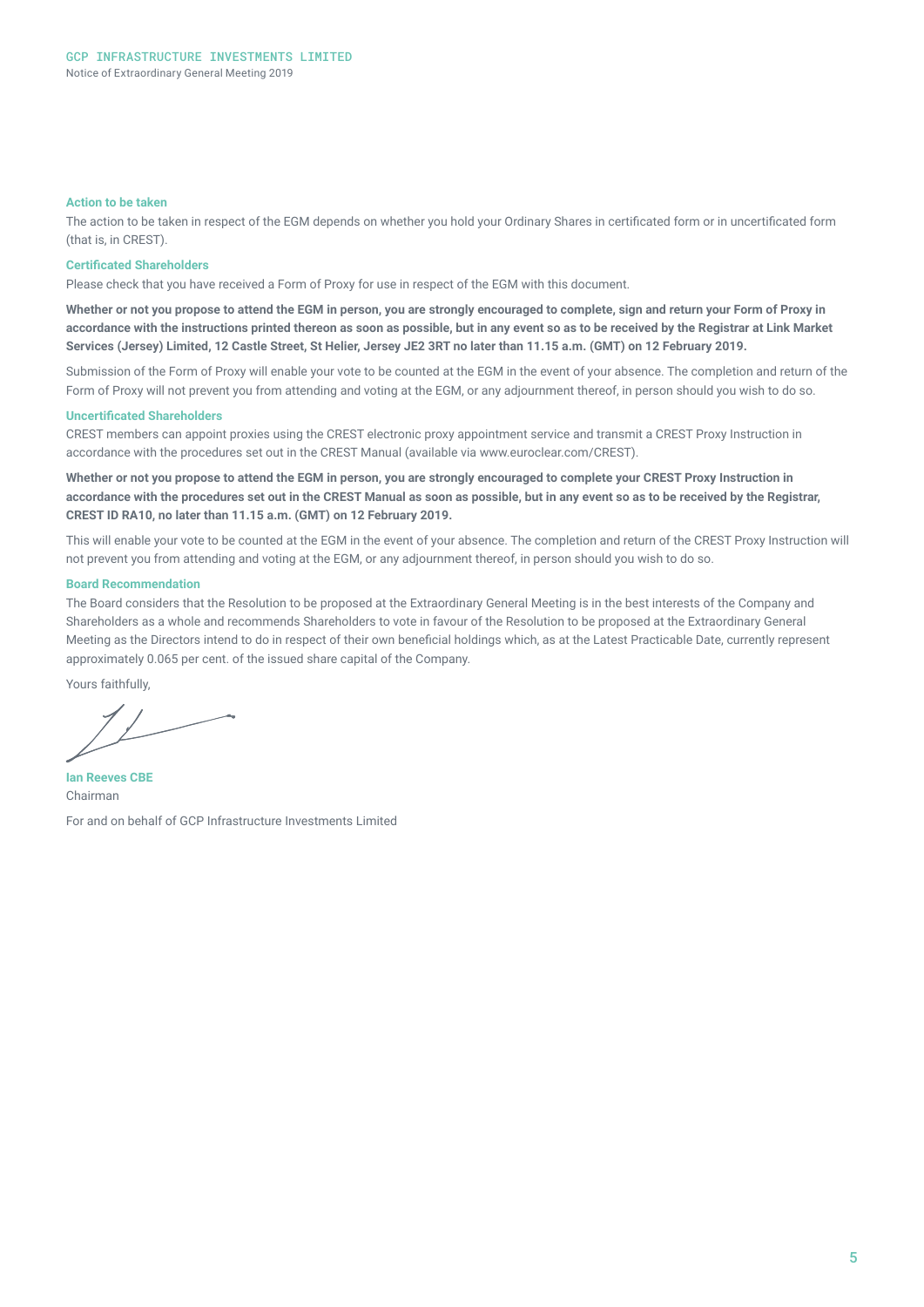## DEFINITIONS

The following definitions apply throughout this document, unless the context requires otherwise:

| "Articles"<br>the articles of association of the Company in<br>force from time to time                                                                                                                                                                                                                                                                                                                                                                                                                                                                                                                                                                                                                                                                                                                                                                                                                             | "CREST Proxy Instruction"<br>a proxy instruction message submitted<br>through CREST in accordance with the<br><b>CREST Manual</b><br>"Directors"<br>the directors of the Company from time<br>to time                                                                                                                                                                                                                                                                                                                                                                                                                                                                                                                                                                                                                                                     | "Investment Adviser"<br><b>Gravis Capital Manad</b><br>company incorporate<br>Wales (Company nur                                                                                                        |
|--------------------------------------------------------------------------------------------------------------------------------------------------------------------------------------------------------------------------------------------------------------------------------------------------------------------------------------------------------------------------------------------------------------------------------------------------------------------------------------------------------------------------------------------------------------------------------------------------------------------------------------------------------------------------------------------------------------------------------------------------------------------------------------------------------------------------------------------------------------------------------------------------------------------|-----------------------------------------------------------------------------------------------------------------------------------------------------------------------------------------------------------------------------------------------------------------------------------------------------------------------------------------------------------------------------------------------------------------------------------------------------------------------------------------------------------------------------------------------------------------------------------------------------------------------------------------------------------------------------------------------------------------------------------------------------------------------------------------------------------------------------------------------------------|---------------------------------------------------------------------------------------------------------------------------------------------------------------------------------------------------------|
| "Board"<br>the board of Directors of the Company<br>"Companies Law"<br>the Companies (Jersey) Law 1991, as<br>amended, and any subsidiary legislation from<br>time to time made thereunder, including any<br>statutory modifications or re-enactments for<br>the time being in force<br>"Company"<br>GCP Infrastructure Investments Limited,<br>a company incorporated in Jersey with<br>registered number 105775<br>"CREST"<br>the system of paperless settlement of trades<br>in securities and the holding of uncertificated<br>securities operated by Euroclear UK & Ireland<br>Limited in accordance with the Uncertificated<br>Securities Regulations 2001 (SI 2001/3755)<br>"CREST Manual"<br>the manual, as amended from time to time,<br>produced by Euroclear UK & Ireland Limited<br>describing the CREST system and supplied by<br>Euroclear UK & Ireland Limited to users and<br>participants thereof |                                                                                                                                                                                                                                                                                                                                                                                                                                                                                                                                                                                                                                                                                                                                                                                                                                                           | whose registered add<br>Portsmouth Road, Co<br>KT11 1PP.                                                                                                                                                |
|                                                                                                                                                                                                                                                                                                                                                                                                                                                                                                                                                                                                                                                                                                                                                                                                                                                                                                                    | "Extraordinary General Meeting" or "EGM"<br>the extraordinary general meeting of the<br>Company to be held at 12 Castle Street, St<br>Helier, Jersey JE2 3RT on 14 February 2019<br>at 11.15 a.m. (or, if later, at the time which<br>is immediately after the Company's annual<br>general meeting convened for the same<br>place and day shall have been concluded<br>or adjourned) convened by the Notice of<br><b>Extraordinary General Meeting (including</b><br>any adjournment thereof), and at which the<br>Resolution will be proposed<br>"Form of Proxy"<br>the form of proxy which accompanies this<br>document for use by Shareholders who hold<br>their Ordinary Shares in certificated form<br>in relation to voting at the Extraordinary<br><b>General Meeting</b><br>"FSMA"<br>the Financial Services and Markets Act 2000<br>(as amended) | "Latest Practicable D<br>2 January 2019                                                                                                                                                                 |
|                                                                                                                                                                                                                                                                                                                                                                                                                                                                                                                                                                                                                                                                                                                                                                                                                                                                                                                    |                                                                                                                                                                                                                                                                                                                                                                                                                                                                                                                                                                                                                                                                                                                                                                                                                                                           | "London Stock Excha<br>London Stock Exchar<br>"Notice of Extraordin<br>the notice of the Extr<br>Meeting set out at th                                                                                  |
|                                                                                                                                                                                                                                                                                                                                                                                                                                                                                                                                                                                                                                                                                                                                                                                                                                                                                                                    |                                                                                                                                                                                                                                                                                                                                                                                                                                                                                                                                                                                                                                                                                                                                                                                                                                                           | "Ordinary Shares"<br>ordinary shares of £0<br>the Company<br>"Prospectus Rules"<br>the prospectus rules<br>Part V1 of the FSMA<br>"Resolution"<br>the resolution to be p<br><b>Extraordinary Genera</b> |
|                                                                                                                                                                                                                                                                                                                                                                                                                                                                                                                                                                                                                                                                                                                                                                                                                                                                                                                    |                                                                                                                                                                                                                                                                                                                                                                                                                                                                                                                                                                                                                                                                                                                                                                                                                                                           | "Shareholder(s)"<br>a holder or holders of<br>the Company                                                                                                                                               |
|                                                                                                                                                                                                                                                                                                                                                                                                                                                                                                                                                                                                                                                                                                                                                                                                                                                                                                                    |                                                                                                                                                                                                                                                                                                                                                                                                                                                                                                                                                                                                                                                                                                                                                                                                                                                           | "Special Resolution"                                                                                                                                                                                    |

s Capital Management Limited, a any incorporated in England and s (Company number 10471852) e registered address is Munro House, mouth Road, Cobham, United Kingdom, 1PP. st Practicable Date" uary 2019 lon Stock Exchange" on Stock Exchange plc e of Extraordinary General Meeting" otice of the Extraordinary General ing set out at the end of this document nary Shares" ary shares of £0.01 each in the capital of ompany pectus Rules" rospectus rules made by the FCA under /1 of the FSMA lution" solution to be proposed at the ordinary General Meeting . . . . . . . . eholder(s)" der or holders of Ordinary Shares in ompany ial Resolution" a resolution of the Company passed as a special resolution in accordance with the

Companies Law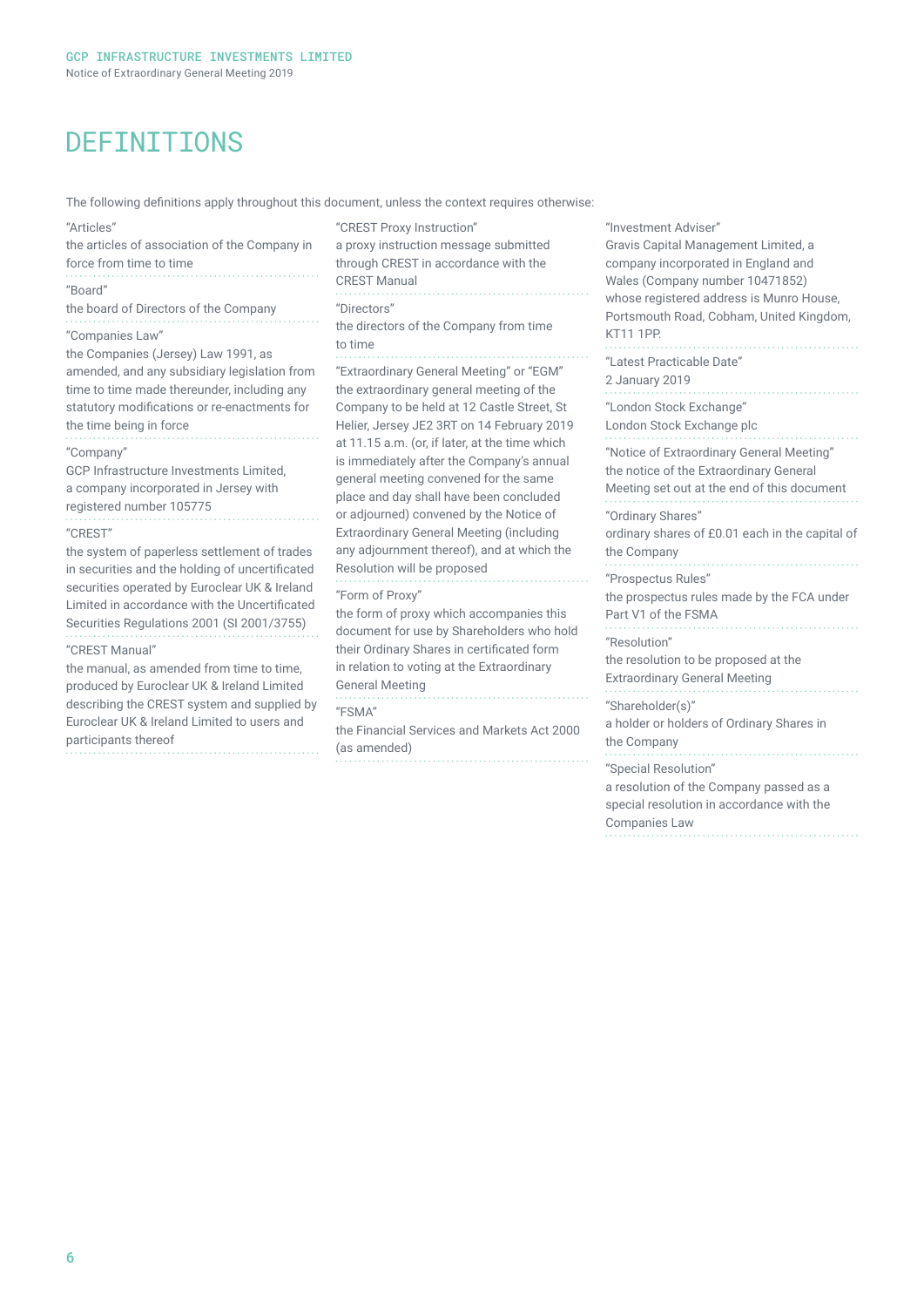# NOTICE OF EXTRAORDINARY GENERAL MEETING

NOTICE IS GIVEN that an Extraordinary General Meeting of GCP Infrastructure Investments Limited will be held at 12 Castle Street, St Helier, Jersey JE2 3RT on 14 February 2019 at 11.15 a.m. (or, if later, at the time which is immediately after the Company's Annual General Meeting convened for the same place and day shall have been concluded or adjourned) to consider and, if thought fit, pass the following resolution which will be proposed as a special resolution.

### SPECIAL RESOLUTION

THAT, in addition to Resolution 15 passed at the Annual General Meeting of the Company on 14 February 2019 (if passed), the Directors of the Company be and are hereby generally and unconditionally authorised to allot and issue an aggregate of up to 87,637,884 Ordinary Shares for cash (representing approximately 10 per cent. of the issued share capital at the Latest Practicable Date prior to the publication of this Notice of Extraordinary General Meeting) pursuant to the 2019 Placing Programme as if any pre-emption rights conferred by the Articles did not apply to such allotment and issue, such authority to expire after the conclusion of the Company's annual general meeting in 2020 or, if earlier, close of business on 14 May 2020 (unless previously renewed, varied or revoked by the Company in general meeting), save that the Company may at any time prior to the expiry of such authority, make an offer or enter into an agreement which would or might require the allotment and issue of Ordinary Shares in pursuance of such an offer or agreement as if such authority had not expired.

By order of the Board of Directors

**Link Alternative Fund Services (Jersey) Limited Secretary** 

8 January 2019

**Registered Office** 12 Castle Street St Helier Jersey JE2 3RT

**Defined terms used in this notice of EGM shall bear the same meanings as those ascribed to them in the EGM Circular issued by the Company to the Shareholders dated 8 January 2019.**